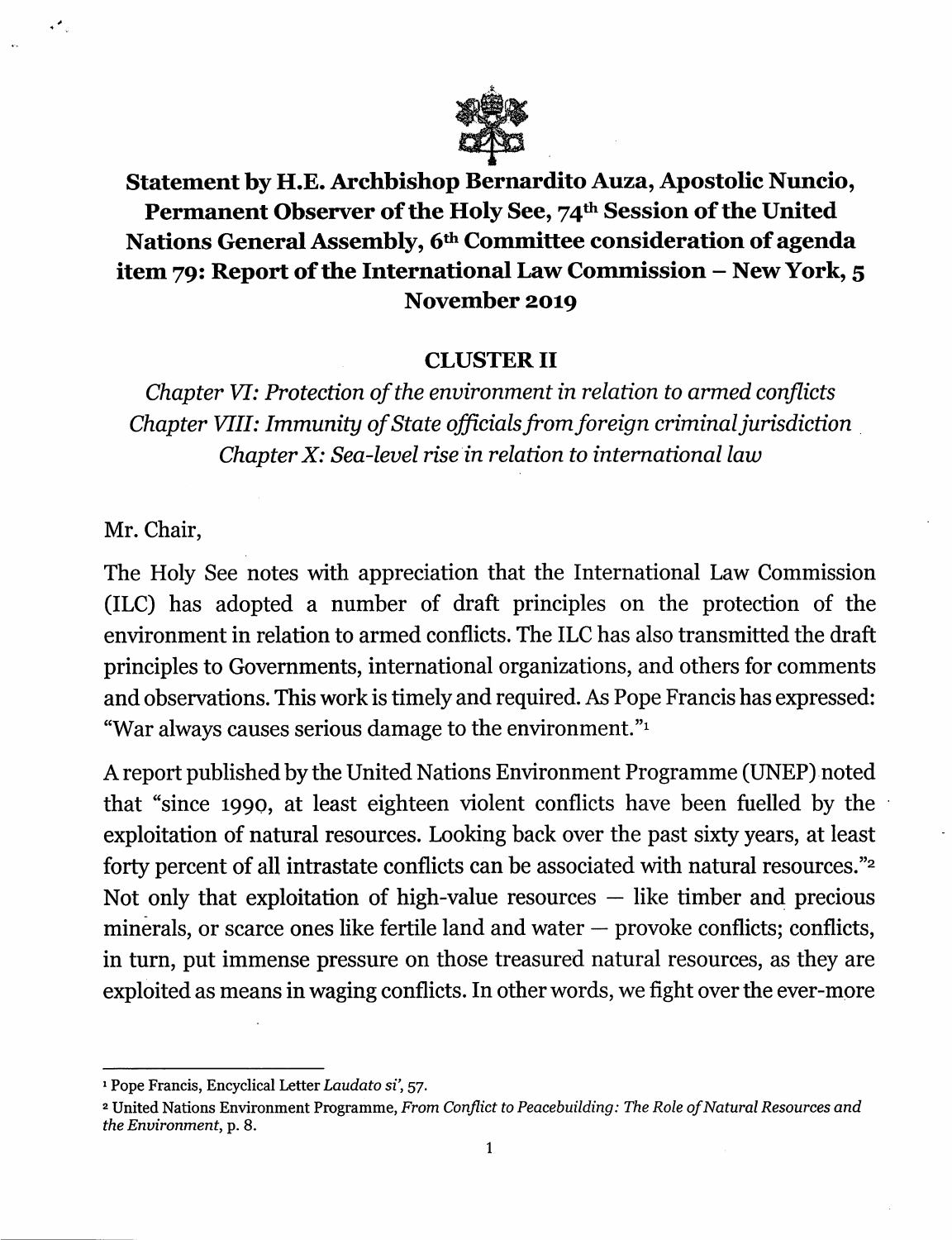scarce resources of our planet, and exploit the same resources to continue our fights.

ببعر

## Mr. Chair,

My delegation notes that the ILC continues its efforts to explore the role of a State official's immunity from foreign criminal jurisdictions.

The immunity of State officials from foreign jurisdiction is a crucial, long-standing principle of State sovereignty and international diplomacy that must be respected. However, there are some egregious criminal acts of international concern that never fall within the legitimate activities of a public official and which, therefore, should be excluded from any immunity. Furthermore, the absence of a clear distinction between immunity for state officials in carrying out their duties and legitimate legal concerns in the face of suspected criminal activity could confuse immunity with impunity.

As this Committee and the International Law Commission has long been aware, the challenge is to come to an understanding that takes into account all these important aspects, striking a balance between the privileges that State official should enjoy in carrying out their official duties and the accountability and propriety that should be the marks of all public servants. Such challenges are augmented by diverging sovereignty concerns, as well as the competing desires to avoid not only impunity, but also politically motivated prosecutions.

My Delegation continues to hold that a viable way forward in the discussions on this topic is to focus on the procedural issues that arise with immunity, inter alia timing, invocation and waiver, all of which are important for an even-handed and transparent handling of immunity issues while protecting just sovereignty concerns. Indeed, proper consideration of this topic requires deliberation and careful treatment of, and attention to. State practice concerning the claims of immunity, as well as the mechanisms for communication, consultation, cooperation, and international judicial assistance in situations where immunity arises.

 $\overline{2}$